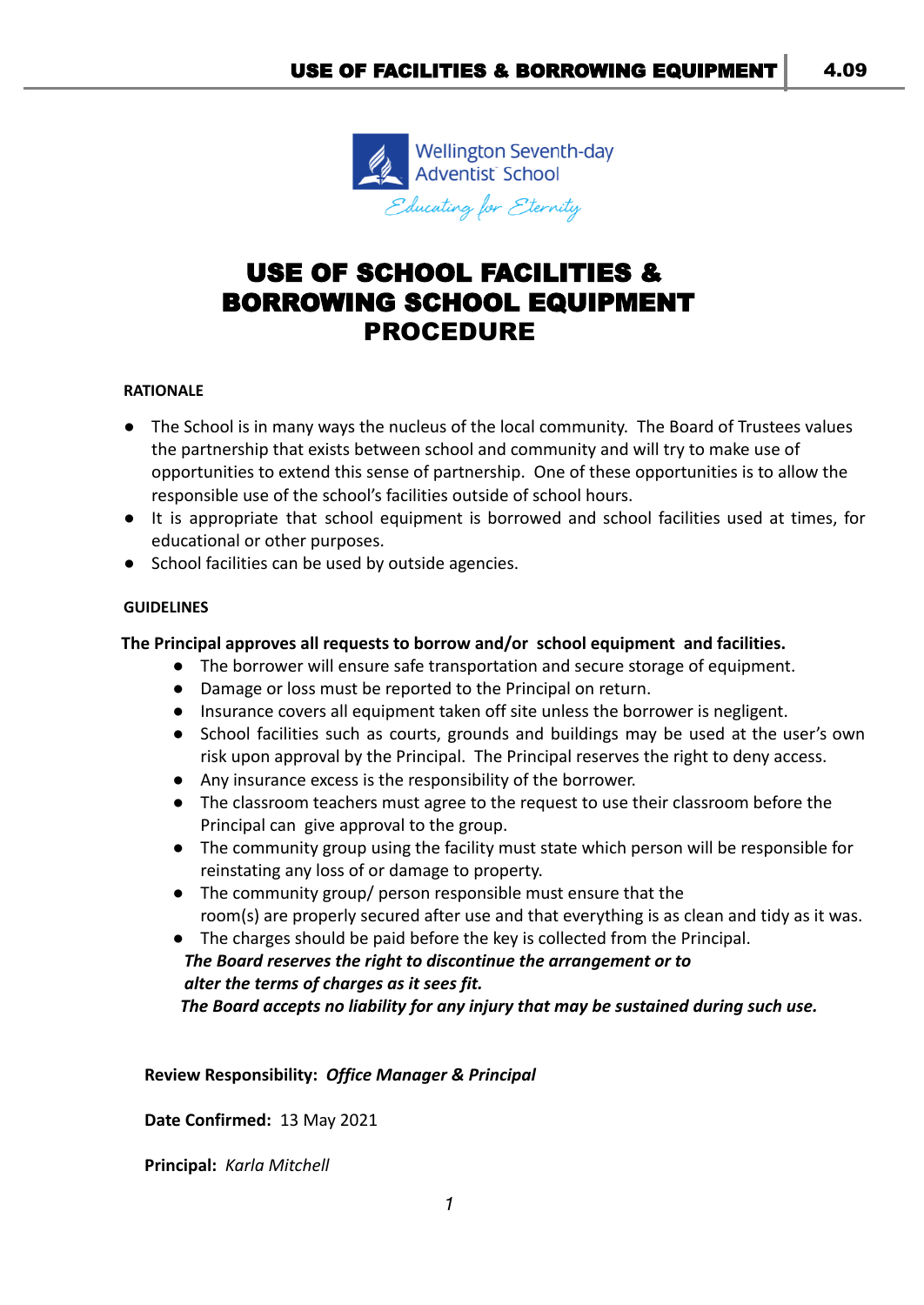

# CONDITIONS OF USE OF SCHOOL GROUNDS AND/OR FACILITIES

# 1.0 **GROUP, ORGANISATION OR INDIVIDUAL REPRESENTATIVE:**

- 1.1 The representative for the group, organisation or individual wishing to use either the grounds or buildings must be a member of:
	- a) Staff
	- b) Board of Trustees
	- c) Community Group
- 1.2 The representative shall act as liaison between the school and the group, organisation or individual and as such shall take responsibility for collecting and returning the key.
- 1.3 The representative, when signing this form, agrees to the conditions of use outlined.

### 2.0 **DAMAGE:**

The group, organisation or individual that use school grounds and/or facilities is responsible for any loss and/or damage to property, furniture, fittings, appliances and premises that occur during the use of the school grounds and/or facilities as assessed by the Principal or Caretaker.

## 3.0 **CLEANING:**

Failure to leave the school grounds and/or facilities in a clean and tidy condition will render the user liable for any additional cleaning costs.

#### 4.0 **SMOKING:**

Smoking is prohibited inside any building.

# 5.0 **ALCOHOL:**

Alcohol is not allowed to be brought onto the school grounds unless at the discretion of the Principal or Board.

# 6.0 **VEHICLES:**

All vehicles coming onto the school grounds must remain on the sealed areas.

# 7.0 **CARE FOR SCHOOL GROUNDS AND/OR FACILITIES:**

The group, organisation or individual using the school grounds and/or facilities must respect not only the allocated facilities but the surrounds and approaches. Failure to comply, in the opinion of the Principal or Caretaker, will result in school grounds and/or facilities being withdrawn from use.

8.0 **OCCUPATIONAL SAFETY AND HEALTH:** (OSH)The group, organisation or individual using the school grounds and/or facilities must ensure they abide by the relevant OSH procedures adopted by the school and be aware of potential hazards such as sharp knives, boiling water, etc.

# 9.0 **DONATIONS:**

- 9.1 A fee / donation is required for the use of the Buildings to cover costs and maintaining the facilities.
- 9.1.1 A minimum fee/donation of \$......... for a 4 hour period and \$.......for an 8 hour period will be requested for use of the hall.
- 9.2 In addition a bond of \$200 is required for use of the Hall or other Buildings